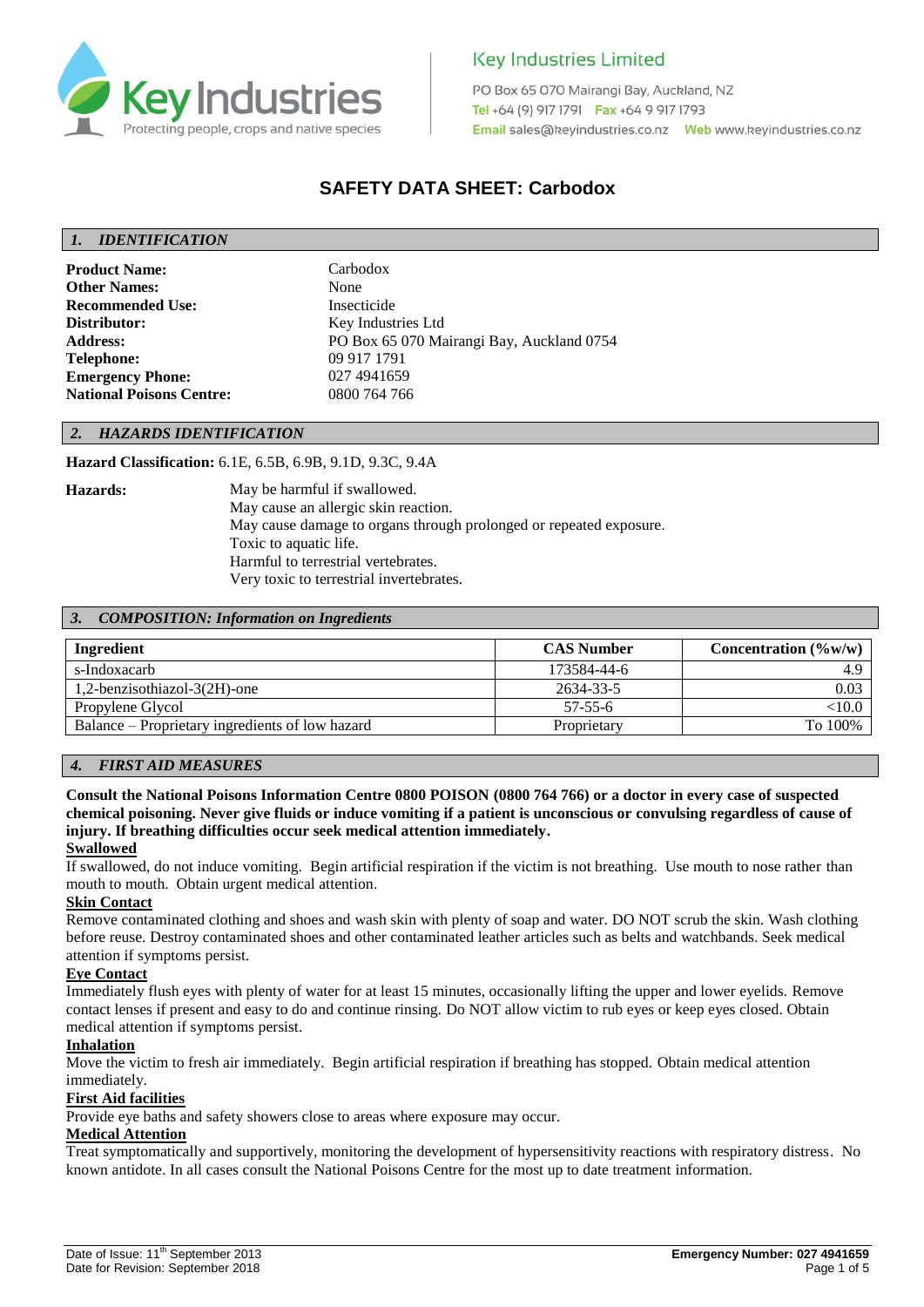

PO Box 65 070 Mairangi Bay, Auckland, NZ Tel +64 (9) 917 1791 Fax +64 9 917 1793 

# **SAFETY DATA SHEET: Carbodox**

# *5. FIRE FIGHTING MEASURES*

Shut off product that may 'fuel' a fire if safe to do so. Allow trained personnel to attend a fire in progress, providing fire fighters with this Safety Data Sheet. Prevent extinguishing media from escaping to drains and waterways.

#### **Suitable extinguishing media**

Water fog, fine spray, foam, dry chemical powder or carbon dioxide. Do not use water stream directly as this may spread fire or give a violent steam eruption. Cool fire exposed container with water spray.

# **Hazards from combustion products**

Burning chemicals may produce by-products more toxic than the original material.Decomposition from combustion may emit acrid smoke and toxic fumes containing carbon oxides, nitrogen oxides, hydrogen fluroide.

# **Precautions for fire fighters and special protective equipment**

Full protective clothing with chemical goggles, butyl or neoprene glovaes and self-contained breathing apparatus

| <b>Hazchem Code</b> | <b>Flash Point</b> |  |
|---------------------|--------------------|--|
| None                | $>100^{\circ}C$    |  |

#### *6. ACCIDENTAL RELEASE MEASURES*

#### **Emergency Procedures**

Prevent product from escaping to drains and waterways. Contain leaking packaging in a containment vessel or bunded area. Prevent any vapours or dust from building up in confined areas. Ensure that drain valves are closed at all times. Clean up minor spills immediately.

#### **Methods and materials for containment for a major spill**

Eliminate sources of ignition. Warn occupants of downwind areas of possible hazards. Keep the public away from the area. Prevent product from entering sewers, watercourses, or low-lying areas. Shut off the source of the spill if safe to do so. Advise relevant authorities if substance has entered a watercourse or sewer or has contaminated soil or vegetation. Take measures to minimise the effect on the groundwater. If possible recover product using a pump paying attention to flammability hazards or absorbent material. Collect and seal in properly labelled containers for disposal. Consult an expert on disposal of recovered material and ensure conformity to local disposal regulations. In all instances due consideration must be given for First Aid Measures (Section 4), PPE requirements (Section 8), Stability and Reactivity (Section 10) for this material.

# *7. HANDLING AND STORAGE*

#### **Precautions for safe handling**

Keep out of reach of children. Keep containers closed. Avoid sources of ignition including smoking. Use only in well-ventillated areas. When handling do not eat, drink or smoke. Wash hands thoroughly after handling. Wash clothing separately before reuse.

# **Conditions for safe storage**

Store in a cool, dry place away from direct sunlight. Keep away from heat and ignition sources. Store in original containers. Protect from physical damage to prevent accidental release. Do not store with food, feedstuffs, fertilizers and seeds.

# **Incompatible materials**

None known.

# **Fire Extinguisher Requirements**

No specific requirements.

# *8. EXPOSURE CONTROLS: Personal Protection*

#### **Exposure Limits**

No WES TEL or EEL has been set by EPA for this product.

# **Engineering Controls:**

The use of local exhaust ventilation is recommended to control process emissions near the source. Sufficient ventilation should be provided to keep the solvent in air concentrations below any relevant exposure limit. Provide mechanical ventilation of confined spaces.

#### **Hygiene Controls:**

Facilities storing or utilising this material should be equipped with an eyewash facility, safety shower and facility for washing hands/face after work.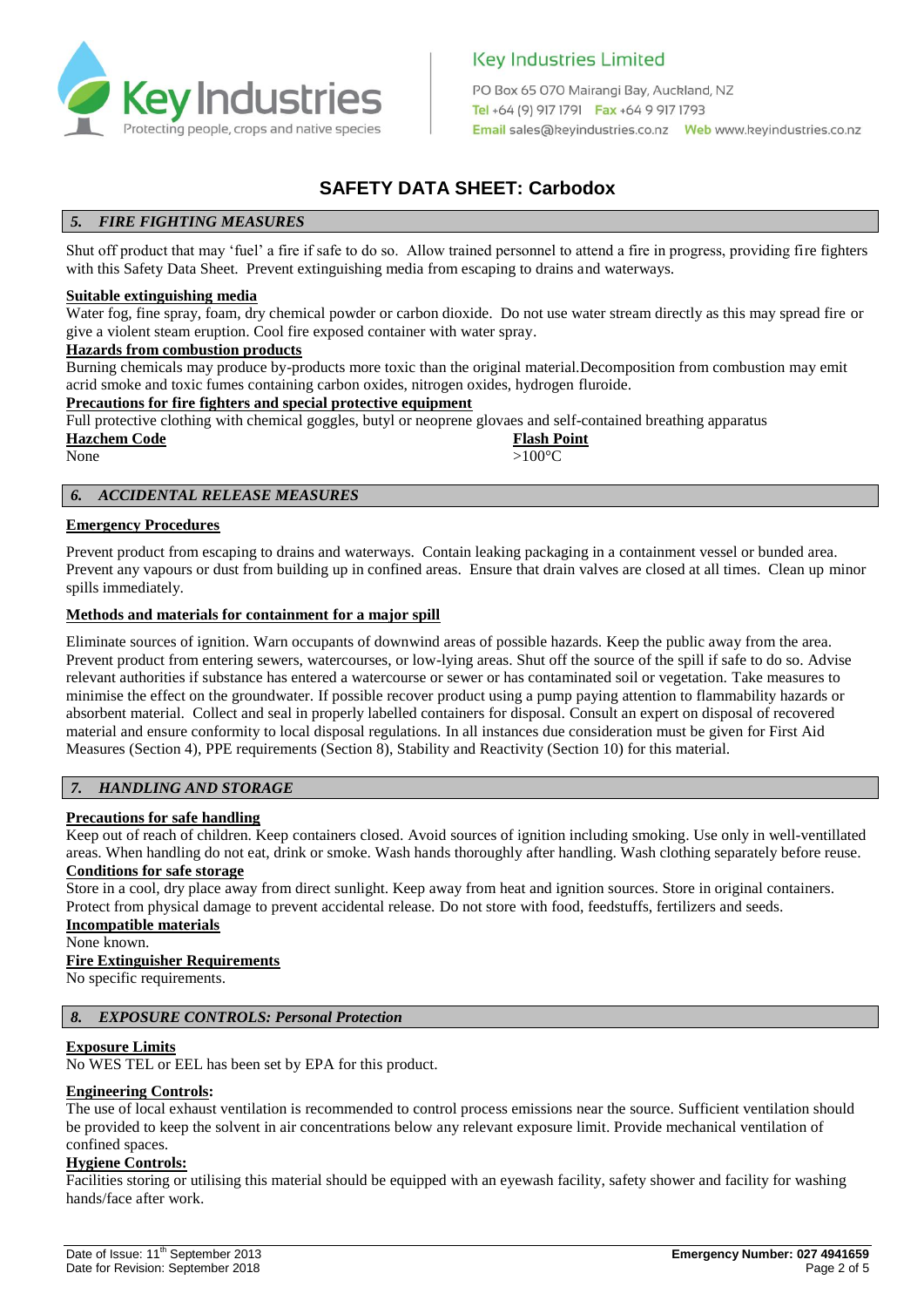

PO Box 65 070 Mairangi Bay, Auckland, NZ Tel +64 (9) 917 1791 Fax +64 9 917 1793 

# **SAFETY DATA SHEET: Carbodox**

# **Personal Protective Equipment**

**Respiratory Protection:** When spraying Carbodox below 1m height use a P2 disposable facemask as minimum respiratory protection.

**Eye protection:** Always use safety glasses or a chemical goggles when handling this product. Contact lenses may absorb and concentrate irritants, glasses are recommended.

**Skin/ Body Protection:** Always wear long sleeves and long trousers or coveralls, and enclosed footwear of safety boots when handling this product. It is recommended that chemical resistant gloves (eg nitrile, neoprene) be worn when handling this product.

#### *9. PHYSICAL AND CHEMICAL PROPERTIES*

**Appearance:** White opaque liquid **Boiling Point** (°C): Approximately 100 **Melting Point(°C):** Not applicable **Flash Point(°C):** >100 **Lower Explosive Limit, LEL (%):** No data available **Upper Explosive Limit, UEL (%):** No data available<br>
SG/Density  $20^{\circ}C$  ( $\sigma/mL$ ):  $100-105$ **SG/ Density, 20°C (g/mL): Vapour Pressure, 20°C (kPa):** No data available **Alkalinity/ acidity as pH:** 5.0 – 6.0 **Solubility in water:** Forms a suspension

The values listed are indicative of this product's physical and chemical properties. For a full product specification, please consult Key Industries.

# *10. STABILITY AND REACTIVITY*

#### **Chemical stability**

Stable at room temperature and pressure. **Hazardous decomposition products** Decomposition from combustion may emit acrid smoke and toxic fumes containing carbon oxides, nitrogen oxides, and hydrogen fluuroides. **Specific Materials to Avoid** Strong acids, alkalis, oxidising agents, reducing agents and heat. **Hazardous Polymerisation** Not known to occur.

#### *11. TOXICOLOGICAL INFORMATION*

#### **Acute Effects**

**Ingestion:** Low toxicity if swallowed. Exposure may result in such nonspecific symptoms as headache, dizziness, weakness, and nause. Impaired mobility and tremors have been observed in laboratory studies.

Ingestion of small amounts is unlikey to cause permanent injury. Contact a doctor immediately if ingested.

**Eye Contact:** The liquid may cause transient eye irritation. Avoid eye contact

**Skin Contact:** Contact with the skin may result in temporary mechanical irritation. Avoid skin contact.

**Inhalation:** The vapour/mist may be discomforting to the upper respiratory tract and lungs. Acute effects from inhalation of high vapour concentrations may cause effects similar to that of ingestion.

#### **Chronic Effects**

Prolonged or repeated exposure may result in central nervous system effects such as tremors, uncoordination and disorientation. Repeated inhalation or skin contact may cause sensitisation. Persons with pre-existing conditions are advised to limit or avoid product contact.

# **Other Health Effects Information**

Not Available.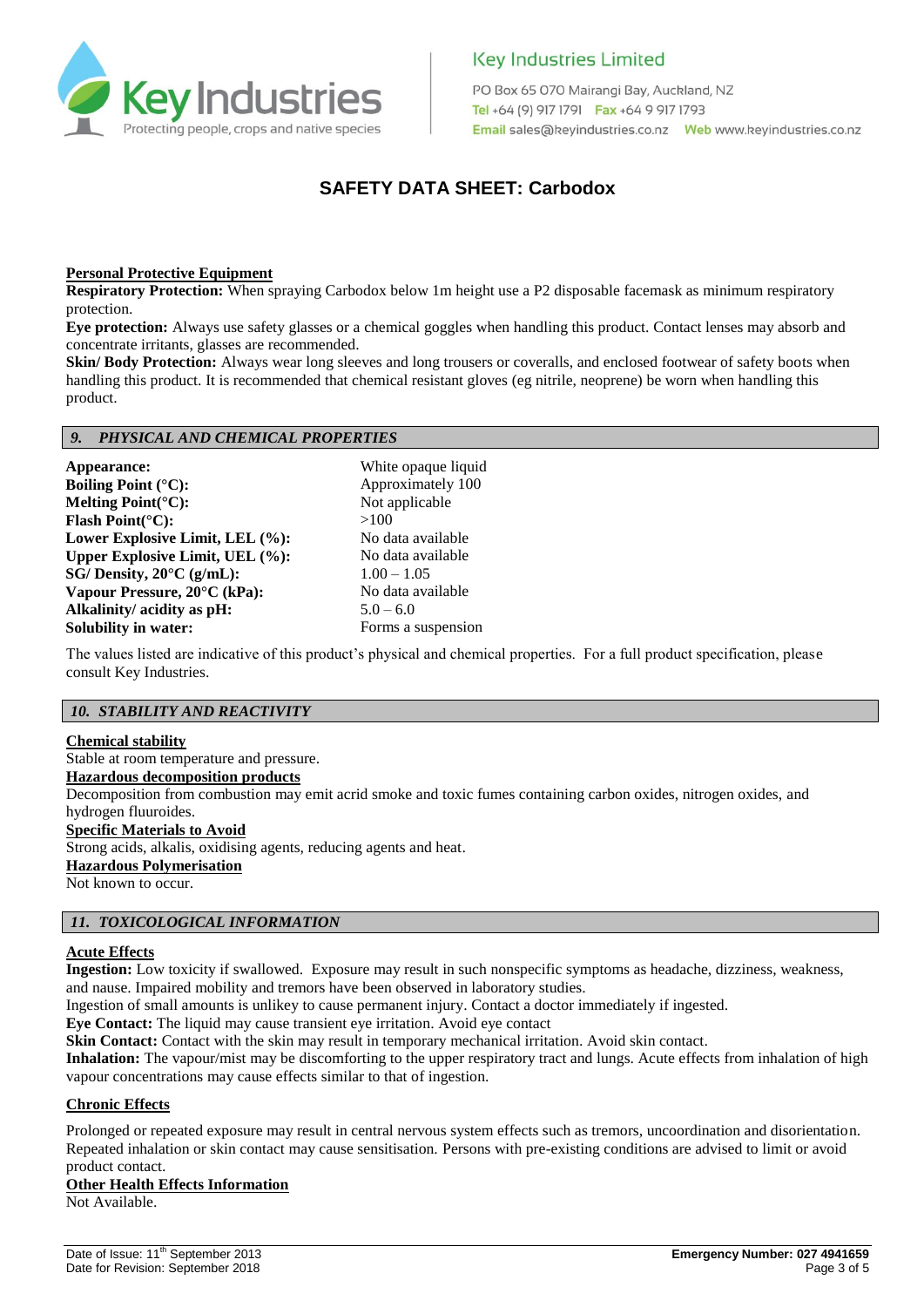

PO Box 65 070 Mairangi Bay, Auckland, NZ Tel +64 (9) 917 1791 Fax +64 9 917 1793 

# **SAFETY DATA SHEET: Carbodox**

# **Toxicological Information**

Oral  $LD_{50}$ : 268 mg/kg (rat), indoxacarb active ingredient; 3537 mg/kg (product, estimated) Dermal  $LD_{50}$ : >5000 mg/kg (rat) Inhalation  $LC_{50}$ : >5.5 mg/L (rat)

# *12. ECOLOGICAL INFORMATION*

# **Ecotoxicity**

This product is harmful to the environment, with the potential to result in irreparable and irreversible effects. See hazard classifications in section 15 of this document. No specific ecological data available on this product.

**Persistence/ Biodegradability:**  $log P: 4.65$ . This substance (indoxacarb) is regarded as moderately bioaccumulative and not persistant.

**Mobility:** This product is not readily soluble with water limiting its mobility in the environment. This product is likely to have low mobility in the environment and low leaching potential

# **Aquatic Toxicity:**

Fish toxicity  $LC_{50}$ : 0.65 mg/L; indoxacarb active ingredient Daphnia Magna  $EC_{50}$ : 0.60 mg/L; indoxacarb active ingredient Algae  $EC_{50}$ : 0.11 mg/L; indoxacarb active ingredient Honey Bees: 0.094 µg/organism; indoxacarb active ingredient

#### *13. DISPOSAL CONSIDERATIONS*

#### **Product Disposal**

Dispose of product only by using according to label or using an approved waste disposal contractor. If this material as supplied becomes a waste care should be taken to ensure compliance with national and local authorities. It is the responsibility of the waste generator to determine the toxicity and physical properties of the waste generated to determine the proper waste identification and disposal methods in compliance with applicable regulations. Do not dispose of via municipal sewers, drains, natural streams or rivers

#### **Packaging Disposal**

Triple rinse container and add rinsate to the spray tank. Empty packaging should be taken for recycling, recovery or disposal through a suitably qualified or licensed contractor. Care should be taken to ensure compliance with national and local authorities. Packaging may still contain product residue that may be harmful. Incinerate via approved incinerators or crush and bury in an approved landfill. Ensure that empty packaging is managed in accordance with and HSNO regulations.

# *14. TRANSPORT INFORMATION*

**UN No:** Not a DG for transport

| <b>15. REGULATORY INFORMATION</b>   |                                                                                                                                                                                                                                                                                                                                                                                                                        |
|-------------------------------------|------------------------------------------------------------------------------------------------------------------------------------------------------------------------------------------------------------------------------------------------------------------------------------------------------------------------------------------------------------------------------------------------------------------------|
| <b>Country/ Region: New Zealand</b> |                                                                                                                                                                                                                                                                                                                                                                                                                        |
| <b>ACVM Approval Number:</b>        | Not applicable                                                                                                                                                                                                                                                                                                                                                                                                         |
| <b>EPA Approval Number:</b>         | HSR100876                                                                                                                                                                                                                                                                                                                                                                                                              |
| <b>HSNO</b> Classifications:        | 6.1E Acute Toxicity (Oral); 6.5B Sensitiser (Contact); 6.9B Target Organ Toxicant;<br>9.1D Aquatic Ecotoxicant; 9.3C Ecotoxicant: Terrestrial Vertebrate; 9.4A Ecotoxicant<br>Terrestrial Invertebrate                                                                                                                                                                                                                 |
| <b>HSNO Controls:</b>               | Trigger Quantities for this Material:<br>Approved Handler Test Certificate: Not Required<br>Location/Transit Depot Certificate: Not Required<br>$\bullet$<br>Hazardous Atmousphere Zone: Not Required<br>$\bullet$<br>Signage: $100 L$<br>Emergency Plan, Secondary Containment: 100L<br>$\bullet$<br>Tracking: Not required<br>The trigger quantities above must take into account any other hazardous substance that |